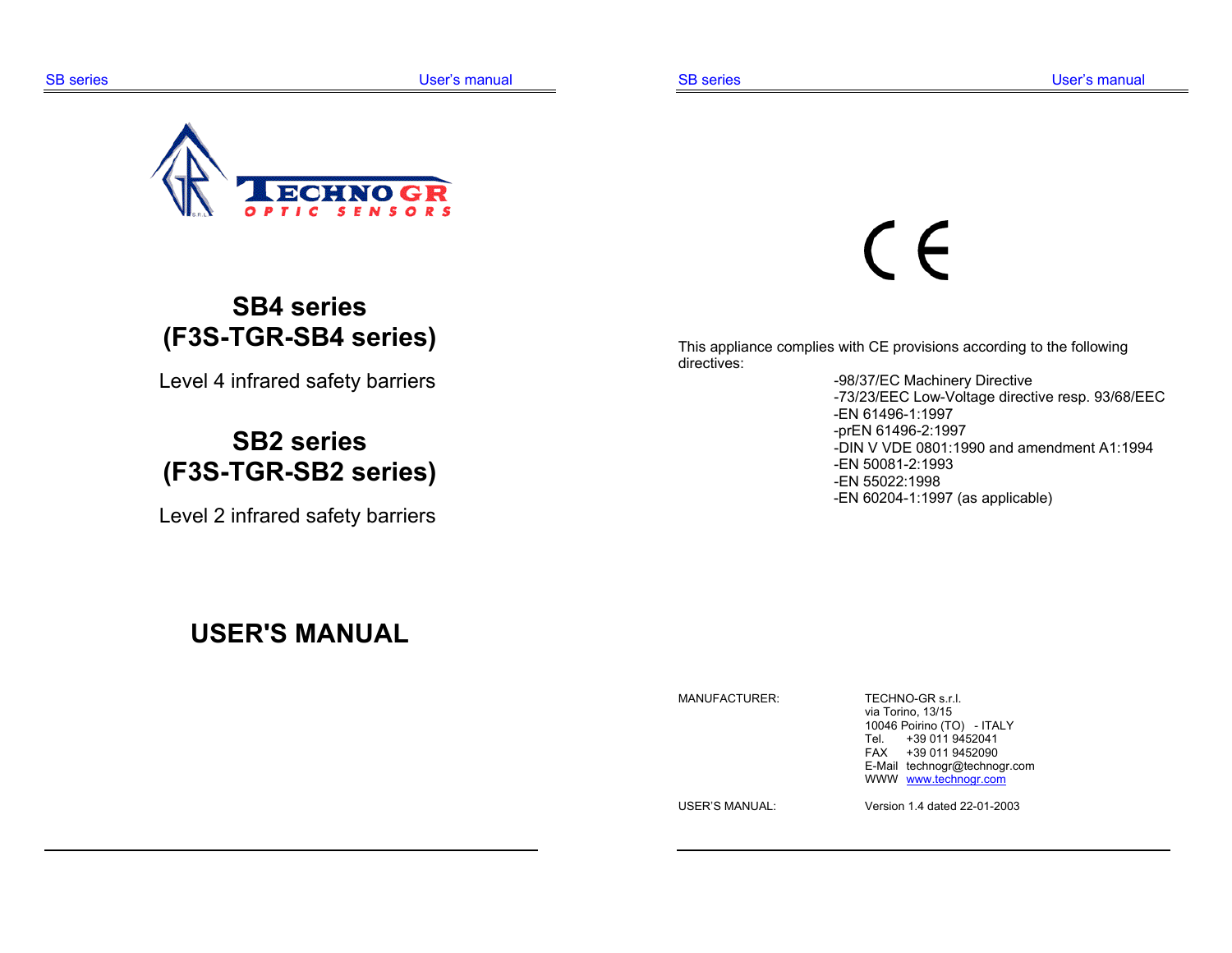#### **INDEX**

|   | section    |                                                                    | page |
|---|------------|--------------------------------------------------------------------|------|
| 1 |            |                                                                    |      |
| 2 |            | GENERAL DATA AND MAIN APPLICATIONS 6                               |      |
| 3 |            |                                                                    |      |
| 4 |            | PRECAUTIONS AND CRITERIA FOR INSTALLATION 8                        |      |
|   | 4.1        | CALCULATION OF THE MINIMUM DISTANCE FOR INSTALLATION  8            |      |
|   | 4.2        |                                                                    |      |
| 5 |            |                                                                    |      |
| 6 |            |                                                                    |      |
|   | 6.1        |                                                                    |      |
|   | 6.2        |                                                                    |      |
|   | 6.3        |                                                                    |      |
|   | 6.4        | CODES AND SPECIFICATIONS OF AVAILABLE MODELS:  16                  |      |
| 7 |            |                                                                    |      |
| 8 |            |                                                                    |      |
|   | 8.1        |                                                                    |      |
|   |            | 8.1.1                                                              |      |
|   |            | 8.1.2                                                              |      |
| 9 |            | MUTING, OVERRIDE AND FLOATING BLANKING FUNCTIONS 20                |      |
|   | 91         |                                                                    |      |
|   | 9.2        |                                                                    |      |
|   | 9.3        | DESCRIPTION OF SINGLE MODULE MUTING AND MODULAR MUTING 21<br>9.3.1 |      |
|   |            | 9.3.2                                                              |      |
|   |            | SELECTION OF MODULAR MUTING MODE (STANDARD)  22<br>9.3.3           |      |
|   |            | 934                                                                |      |
|   | 9.4<br>9.5 |                                                                    |      |
|   | 9.6        |                                                                    |      |
|   |            | 9.6.1                                                              |      |
|   | 97         |                                                                    |      |
|   |            | 9.7.1<br>MEMORISATION PROCEDURE FOR FLOATING BLANKING 28<br>9.7.2  |      |
|   |            |                                                                    |      |
|   | 10.1       |                                                                    |      |
|   | 10.2       |                                                                    |      |
|   |            |                                                                    |      |

#### SB series **EXECUTE:** The User's manual

| 13 GENERAL INFORMATION AND USEFUL DATA.  32 |  |
|---------------------------------------------|--|
|                                             |  |
|                                             |  |
|                                             |  |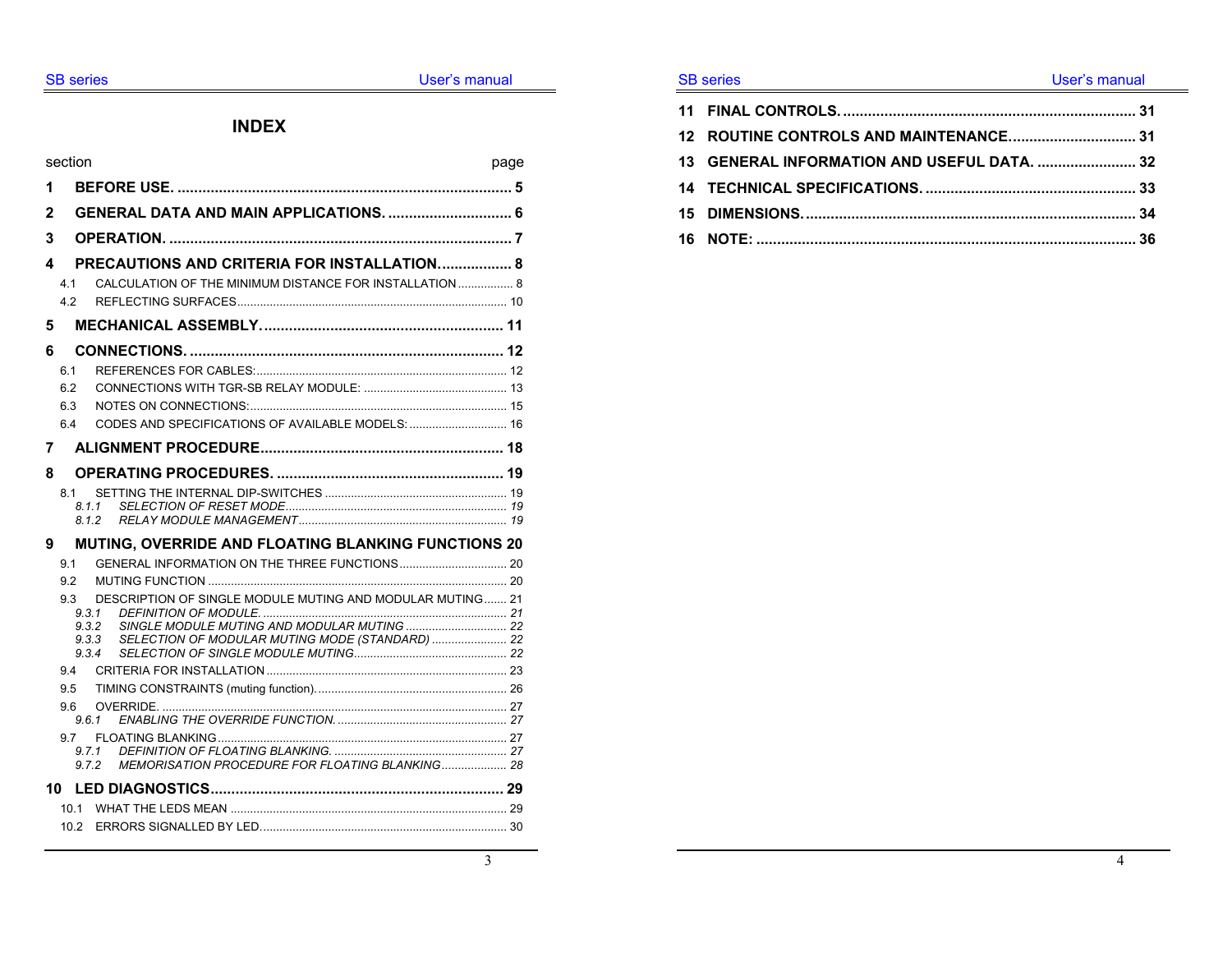## **1 BEFORE USE**

## • **GENERAL INFORMATION**

The instructions in this manual must be followed in order to safeguard correct installation.

The barrier does not contain any parts that are subject to maintenance; the power supply must be disconnected before proceeding with any external intervention.

In case of malfunction, it must be sent to our laboratories with a description of the anomaly found and its period of operation.

Any deterioration in the protective covers does not compromise the system's safety in any way but may cause it to stop operating.

#### • **REGULAR MAINTENANCE**

No regular maintenance of any kind is required except for the **cleaning of the front covers in polycarbonate that protect the optical units.**

Do not use woollen cloths.

Do not use solvents.

The interval between cleaning depends on conditions in the environment.

Techno-GR declines any liability for damage or injury due to incorrect use of the appliance.

#### **2 GENERAL DATA AND MAIN APPLICATIONS**

SB units are safety barriers used for the protection of persons in environments where it is essential to safeguard the safety of the operator using machinery, robots or dangerous automated systems in general or where casual and/or unauthorised access may be gained to hazardous parts.

These appliances provide coverage of the protected area and generate a beam of infrared rays, which are able to detect an object located inside their field of operation.

They comply with the requisites for level 2 (SB2 series), and level 4 (SB4 series) safety appliances according to the provisions of the latest international regulations and IEC 61496 1-2 in particular.

Models are available that provide an area of protection with heights approximately between 150 mm and 1650mm.

All the control and command functions are contained inside the profile; connections are made using a connector underneath the barrier. There are no connections between the transmitter and the receiver, as synchronism between the two parts is guaranteed optically. Control and management of the rays issued and received is guaranteed by two microprocessors that also provide information on the status of the barrier by means of several leds. There are two alignment leds to aid installation.

The *muting and override* function is available for all the SB barrier models and is enabled by simply connecting the LMS luminous warning light, supplied separately.

Versions are also available with the *floating blanking* function: this function offers the possibility to partially exclude a predetermined floating portion of the barrier.

*Muting, override* and *floating blanking* all effectively override the system and therefore certain precautions have been put in place to limit the deterioration of the level of safety when these functions are operational.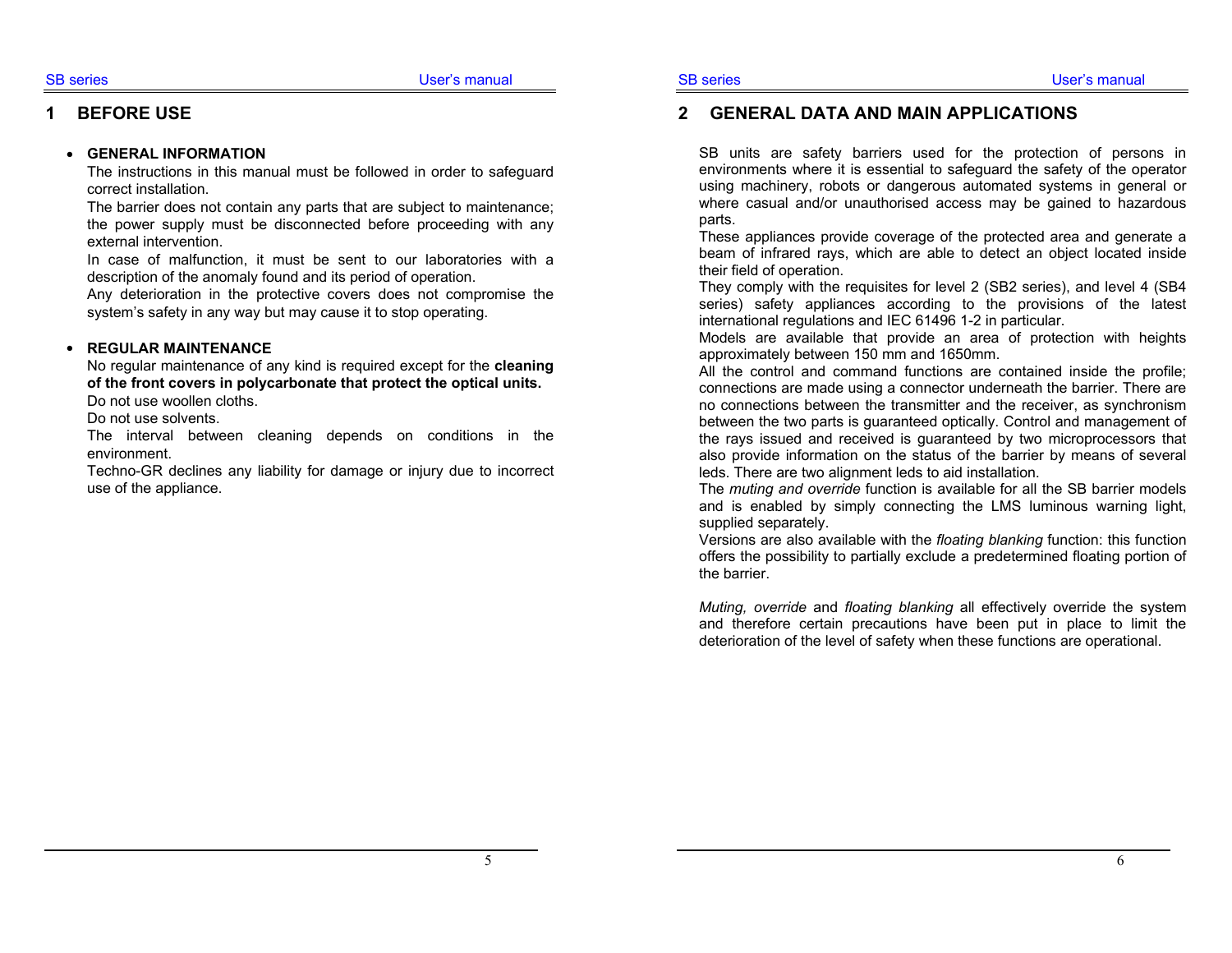#### **3 OPERATION**

The barrier is made up of one bar with transmitting optical elements and one with receiving optical elements. The photosensitive elements are regularly scanned in sequence along all its length so that any objects placed between the projector and the receiver are detected and the operation of the equipment being controlled is interrupted by means of the opening of the outputs, with response times from 14 to 45ms according to the model. It is complete with leds that display the operating status of the machinery as well as any anomalies in the reset, *test* and *muting* inputs for the models with this option.

The operator has a multifunction pushbutton, which is used for the following:

- TEST: if pressed during normal operation, it checks if all the system, comprising the barrier and the machinery, is efficient. Pressing the button (opening the contact) basically simulates the interruption of one or more safety rays and it is possible to check that the machinery stops in the time and way set.
- RESTART: if pressed after an intervention by the barrier, (manual reset condition) the system will be reset.
- ALIGNMENT: if the button is pressed when there is no power supply to the barrier and then power is restored, whilst the button is being pressed, it enters alignment mode, i.e. it provides an indication of the centring of the top and bottom optical unit by means of two yellow leds.
- OVERRIDE: (only present if the *muting* function is operational) if the button is pressed within 5 seconds of switching on and it is kept pressed for at least 5 seconds, the barrier will force the closure of the outputs only if the rays are interrupted. This condition stops as soon as the button is released or automatically after 120 seconds.
- 1. *Automatic reset*: after the barrier has intervened due to the detection of an object, it returns to normal operation as soon as the object is removed.
- 2. *Manual reset*: normal operating mode is only restored after the object has been removed and the reset button has been pressed.

To enable the *muting* function, the LMS muting indicator must be connected **when the barrier is not connected to the power supply,** as shown in section 6, and then the barrier's power supply must be restored. To disenable the muting function, the LMS muting indicator must be disconnected **when the barrier is not connected to the power supply**, and then the barrier's power supply restored.

**Please remember that by enabling/disenabling the** *muting* **function the** *override* **function is automatically enabled/disenabled.**  The outputs are PNP type.

Should the load to be controlled have alternating current or require more than 500mA consumption, the **TGR-SB** relay module is available: this converts the static outputs into relay outputs whose operation is directly tested and controlled by the barrier itself.

#### **4 PRECAUTIONS AND CRITERIA FOR INSTALLATION**

The area where the barrier is to be installed must be compatible with the appliance's technical specifications. The temperature of the environment, interference caused by electromagnetic disturbance and sources of light and such like, should be assessed *a priori*; please contact the manufacturer for any information not contained in this manual.

#### **4.1 CALCULATION OF THE MINIMUM DISTANCE FOR INSTALLATION**

The safety distance 'S' must guarantee that the operator cannot reach the danger zone before the machinery with the moving parts has stopped. The formula to calculate the safety distance for multi-ray barriers is as follows:

S = 
$$
(K * T) + C
$$
  
\nS = safety distance.  
\nT = T1 + T2  
\nwhere T1 = machinery's response time in seconds.  
\nT2 = barrier's response time in seconds.  
\nK = approach speed of the body to the danger zone:

2000 mm/s for SBx models, 1600mm/s for SBx-K models

C  $=8*(d-14)$ mm for SBx models, 850 mm for SBx-K models where d is the minimum object that can be detected (35mm for SBx and 14mm for SBx-HR)



 $= T1$ 

**S** = safety distance.

**H1** = the bottom optical ray must not have a height above **300 mm** . **H2** = the top optical ray must not be below **900 mm** .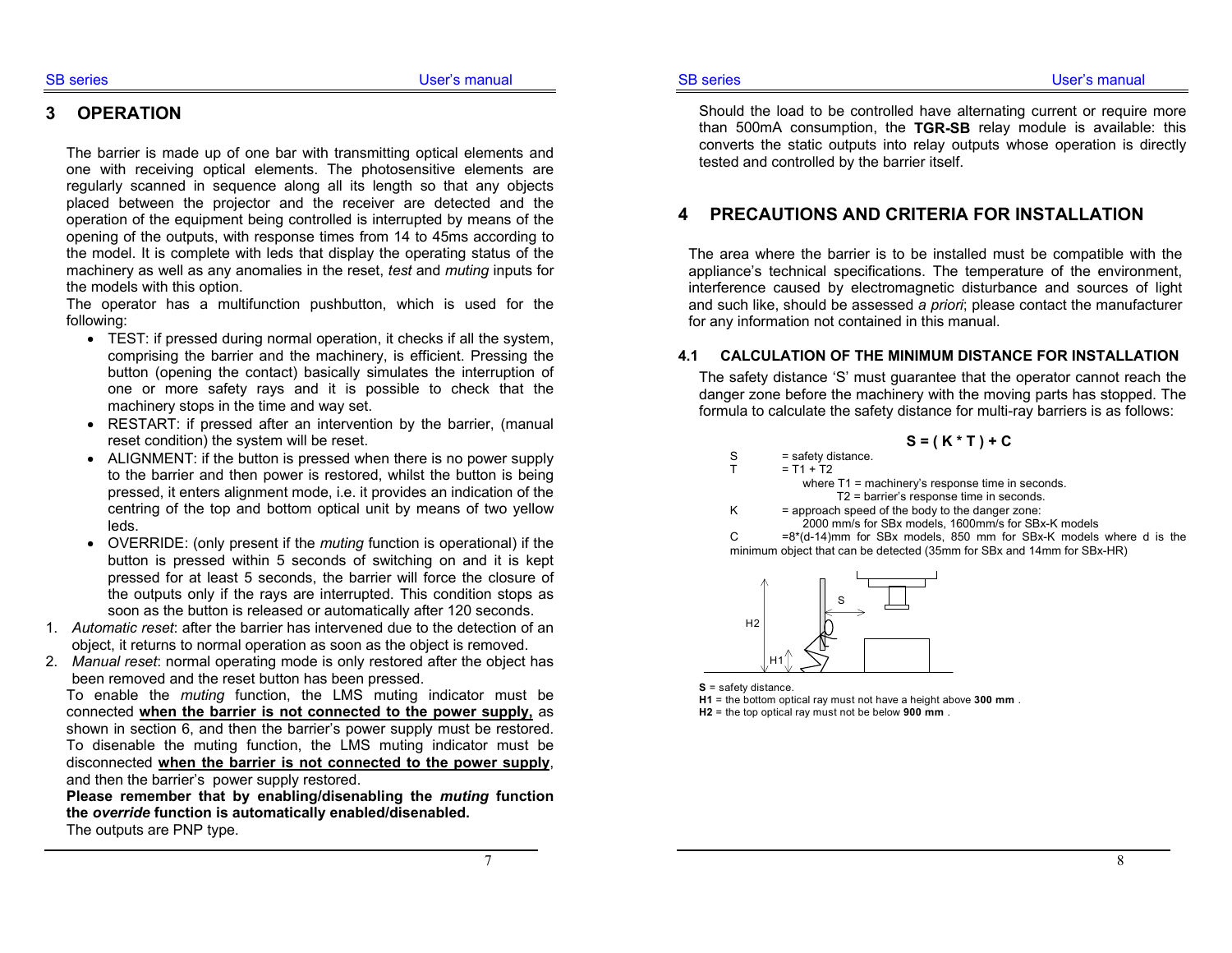In the SBx-K series please note the following table regarding some limitations on rays height due to the standards.

|                                       | 4 rays  | 3 rays  | 2 rays |
|---------------------------------------|---------|---------|--------|
| $\overline{1}^{\text{st}}$ ray height | 300 mm  | 300 mm  | 400 mm |
| $2^{n\overline{d}}$<br>ray height     | 600 mm  | 700 mm  | 900 mm |
| $3^{\text{ra}}$<br>ray height         | 800 mm  | 1100 mm |        |
| $\Lambda^{\text{In}}$<br>ray height   | 1200 mm |         |        |

If the barriers are installed in a horizontal position, the optical bars must be installed so that the distance that exists between the danger zone and the furthest optical ray is equal to the result of the calculation using the previous formula, but with the following parameters:





#### **S** = safety distance.

**H** = the optical beam must have a height between **225 mm** and **1m**.

#### **4.2 REFLECTING SURFACES**

Should there be any reflecting surfaces, the distance must be sufficient to safeguard against passive reflections.

The distance can be calculated with the formula:

 $A = 0.04366 * L$ 

where ' **A**' and ' **L**' are expressed in mm



If several barriers are used, care must be taken that each transmitter does not interfere with the receiver of a nearby barrier; install as follows: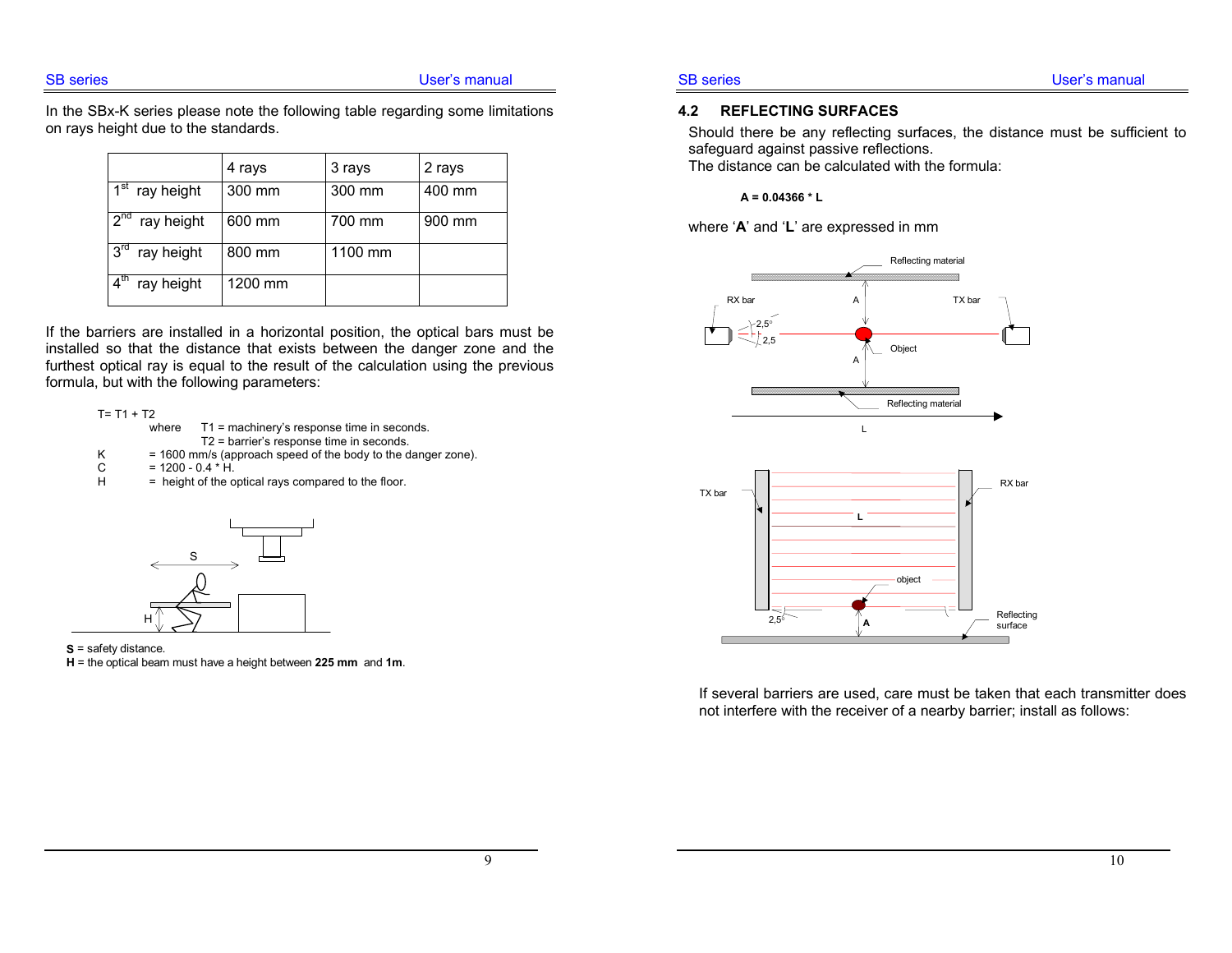# SB series **Example 20** and the User's manual RX bar<code>TX bar  $\bigcap$  RX bar  $\bigcap$  IX bar</code> RX bar

## **5 MECHANICAL ASSEMBLY**

Use the appropriate brackets provided to complete the mechanical assembly.

The securing brackets for the bars slide in the container's grooves so that their ends can be placed at an equal distance from each other.



## **6 CONNECTIONS**

#### **6.1 REFERENCES FOR CABLES:**



**EMITTER** 3 SHIELD BROWN BLUE Shield 24 Vdc 0 Vdc ⇟



**The test connection must always be executed with a N.C. button or connected to an automatic device, such as a PLC.**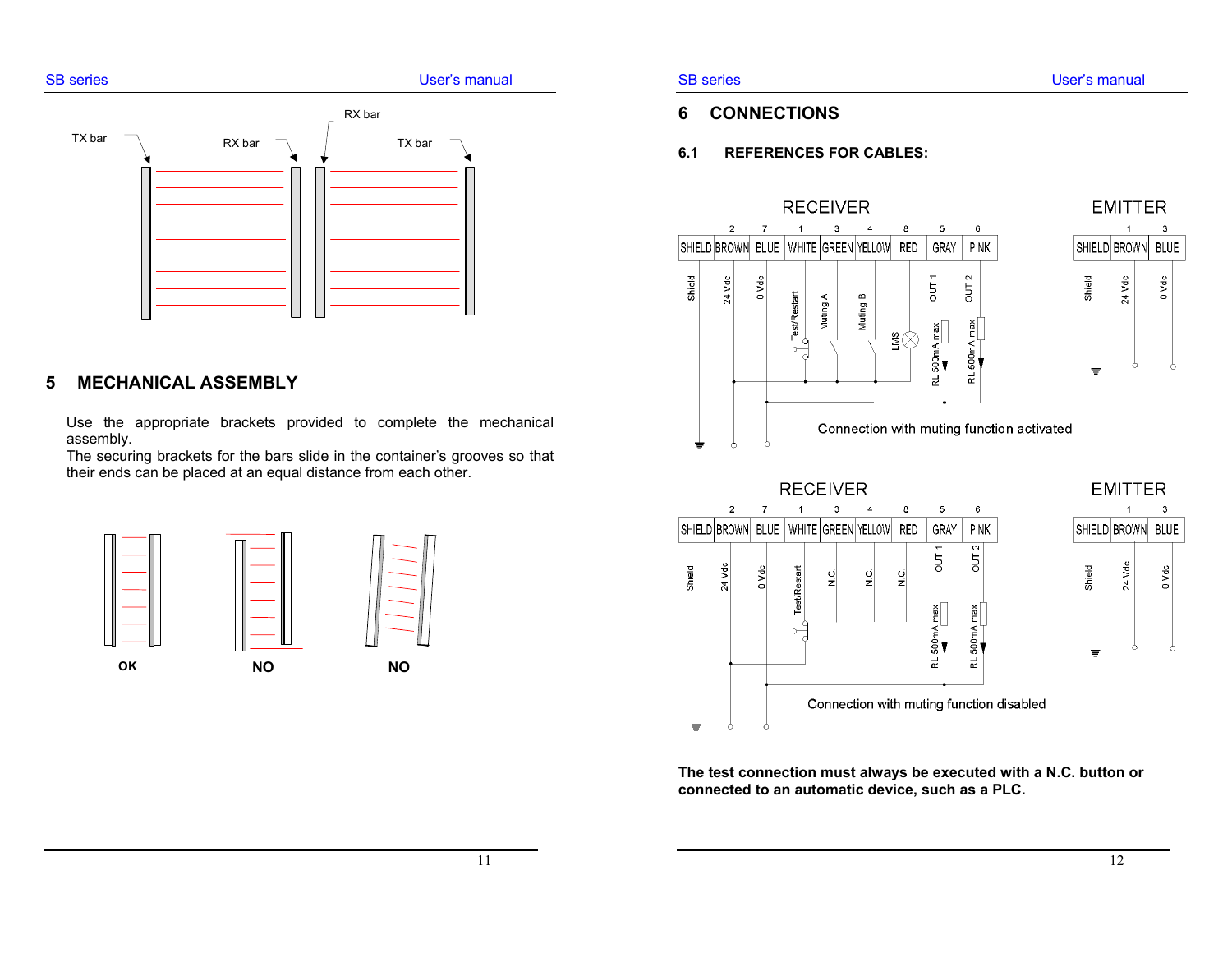#### **6.2 CONNECTIONS WITH TGR-SB RELAY MODULE:**



Following the connection scheme if TGR-SB is connected in presence of muting activator MSB-L or MSB-T.

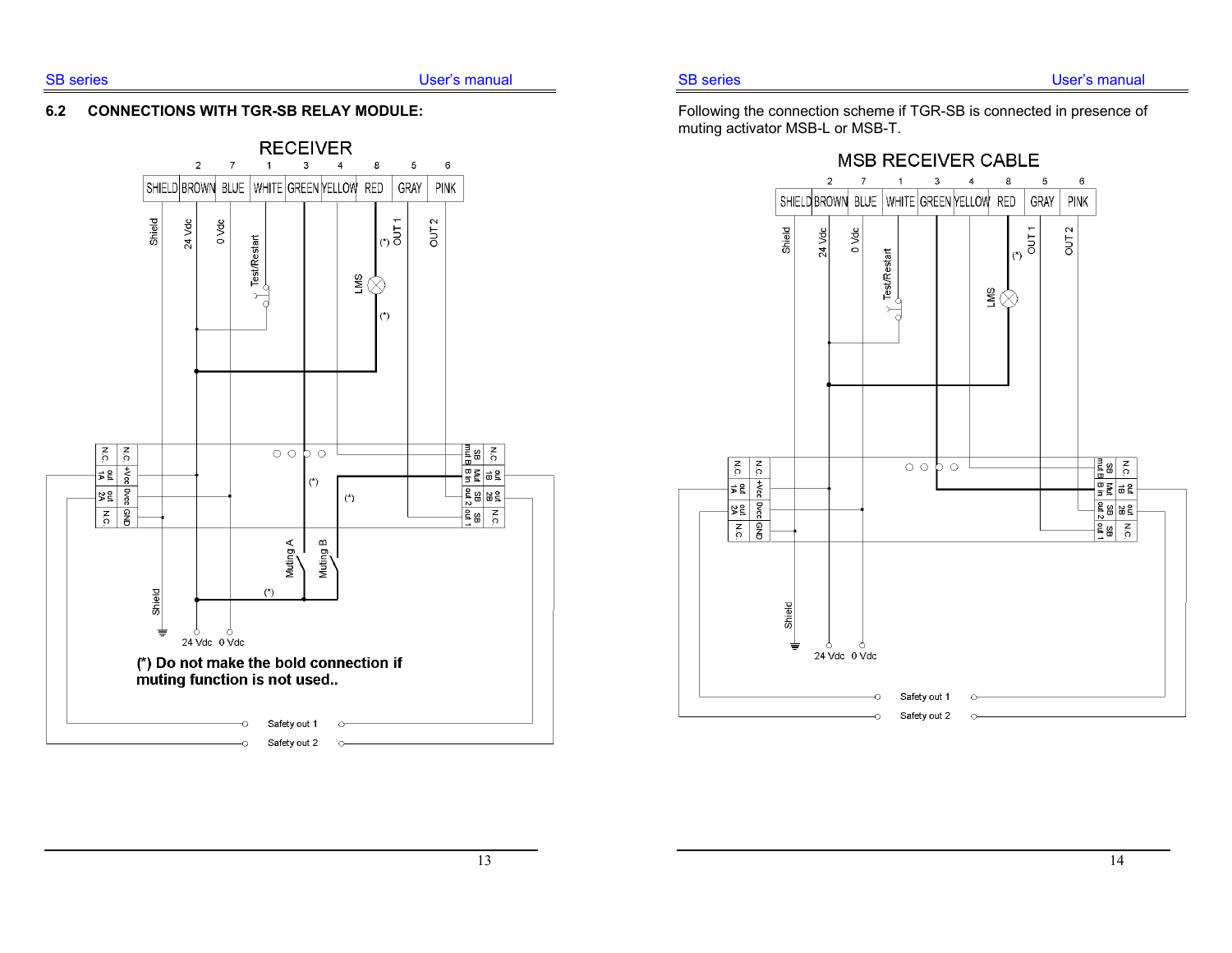#### **6.3 NOTES ON CONNECTIONS**

- The transformer needed to power the system must comply with standard EN 60742 (dual isolation), or with equivalent isolation, e.g. VDE 0551.
- The control unit must be protected with an external fuse, whose rated breaking current must be 1A.
- The TEST/RESTART button must be located so that the operator can see the protected area when restarting*,* testing or overriding.
- The external illuminated indicator for *muting override* enabled must be located so that it can be seen from all sides of operation.
- Read the section on the *muting* function and its use before locating the sensors for the activation of this function.
	- Check that the load does not absorb current in excess of 500 mA; in this case a protection device will intervene to limit the maximum current. If loads with currents in excess of 500mA and up to 6A alternating current are to be controlled, the **TGR-SB** relay module must be connected to the outputs as shown below.

**The test connection must always be executed with a N.C. button or connected to an automatic device, such as a PLC.** 

#### **6.4 CODES AND SPECIFICATIONS OF AVAILABLE MODELS**

#### **The columns with "Number of modules" and "Number of optical units per module" refer to operating management with** *muting* **(see section 9.3).**

The following table shows the standard models available in the SBx series, based on the length of the bars and their operating features: All models in the SB series guarantee 35 mm resolution.

| Models   | Height<br>controlled<br>mm | Total<br>height<br>mm | Total<br>number<br>of optical<br>units | Response<br>time ms | <b>Number</b><br>οf<br>modules | Number of<br>optical<br>units per<br>module |
|----------|----------------------------|-----------------------|----------------------------------------|---------------------|--------------------------------|---------------------------------------------|
| SBx-150  | 150                        | 286                   | 8                                      | 14                  | 4                              | 2                                           |
| SBx-300  | 300                        | 389                   | 16                                     | 14                  | 4                              | 4                                           |
| SBx-450  | 450                        | 536                   | 24                                     | 16                  | 4                              | 6                                           |
| SBx-600  | 600                        | 683                   | 32                                     | 16                  | 4                              | 8                                           |
| SBx-750  | 750                        | 830                   | 40                                     | 18                  | 5                              | 8                                           |
| SBx-900  | 900                        | 977                   | 48                                     | 20                  | 6                              | 8                                           |
| SBx-1200 | 1200                       | 1271                  | 64                                     | 22                  | 4                              | 16                                          |
| SBx-1500 | 1500                       | 1565                  | 80                                     | 24                  | 5                              | 16                                          |
| SBx-1650 | 1650                       | 1712                  | 88                                     | 26                  | 4                              | 22                                          |

The following table shows the standard  $(1)$  models available in the SBx-K series with variable resolution:

| Models       | Height<br>controlled<br>mm | Total<br>height<br>mm | Total<br>number<br>of optical<br>units | Response<br>time ms | Number<br>οf<br>modules | Number of<br>optical<br>units per<br>module |
|--------------|----------------------------|-----------------------|----------------------------------------|---------------------|-------------------------|---------------------------------------------|
| SBx-K-2-500  | 500                        | 530                   | 2                                      | 14                  | 2                       |                                             |
| SBx-K-3-800  | 800                        | 830                   | 3                                      | 14                  | 3                       |                                             |
| SBx-K-4-900  | 900                        | 930                   |                                        | 14                  |                         |                                             |
| SBx-K-4-1200 | 1200                       | 1230                  |                                        | 14                  |                         |                                             |

(1) Protected heights not included in the list of standard models can be supplied on request.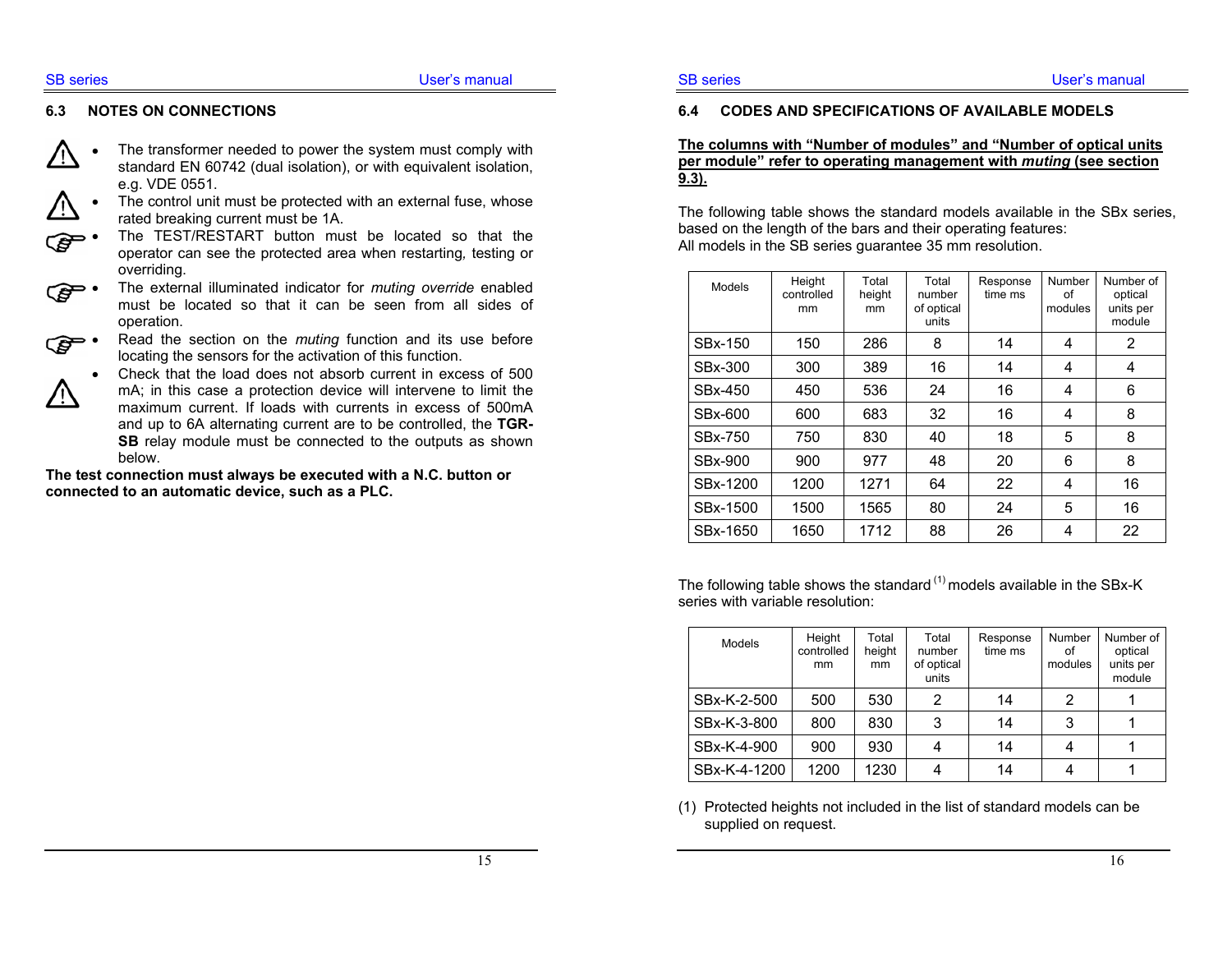The following table shows the standard models available in the SBx-HR series, based on the length of bars and their operating features. All the models in the SBx-HR series guarantee 14 mm resolution.

| Models             | Height<br>controlled<br>mm | Total<br>height<br>mm | Total<br>number<br>of optical<br>units | Response<br>time ms | Number<br>οf<br>modules | Number of<br>optical units<br>per module |
|--------------------|----------------------------|-----------------------|----------------------------------------|---------------------|-------------------------|------------------------------------------|
| <b>SBx-HR-150</b>  | 150                        | 286                   | 21                                     | 15                  | 7                       | 3                                        |
| <b>SBx-HR-300</b>  | 300                        | 389                   | 42                                     | 18                  | 7                       | 6                                        |
| <b>SBx-HR-450</b>  | 450                        | 536                   | 63                                     | 22                  | 7                       | 9                                        |
| <b>SBx-HR-600</b>  | 600                        | 683                   | 84                                     | 24                  | 6                       | 14                                       |
| <b>SBx-HR-750</b>  | 750                        | 830                   | 105                                    | 27                  | 7                       | 15                                       |
| <b>SBx-HR-900</b>  | 900                        | 977                   | 126                                    | 30                  | 6                       | 21                                       |
| SBx-HR-1200        | 1200                       | 1271                  | 168                                    | 36                  | 8                       | 21                                       |
| <b>SBx-HR-1500</b> | 1500                       | 1565                  | 210                                    | 42                  | 10                      | 21                                       |
| SBx-HR-1650        | 1650                       | 1712                  | 231                                    | 45                  | 11                      | 21                                       |

#### **7 ALIGNMENT PROCEDURE**

After completing correct mechanical assembly and connections, as described in the previous sections, the barrier should be aligned as follows:

- Disconnect the barrier's power supply.
- Open the *test/restart* contact.
- Restore the barrier's power supply.
- Adjust the direction of the barrier by moving the receiver or transmitter. The 2 yellow leds located on the receiver will both be lit when the barrier is aligned correctly.
- After aligning the barrier, secure the bolts firmly.
- Disconnect the power supply.
- Restore the barrier's power supply (with the *test* contact closed); it will enter operating mode.
- Complete all the checks described in the final controls and those required for routine maintenance.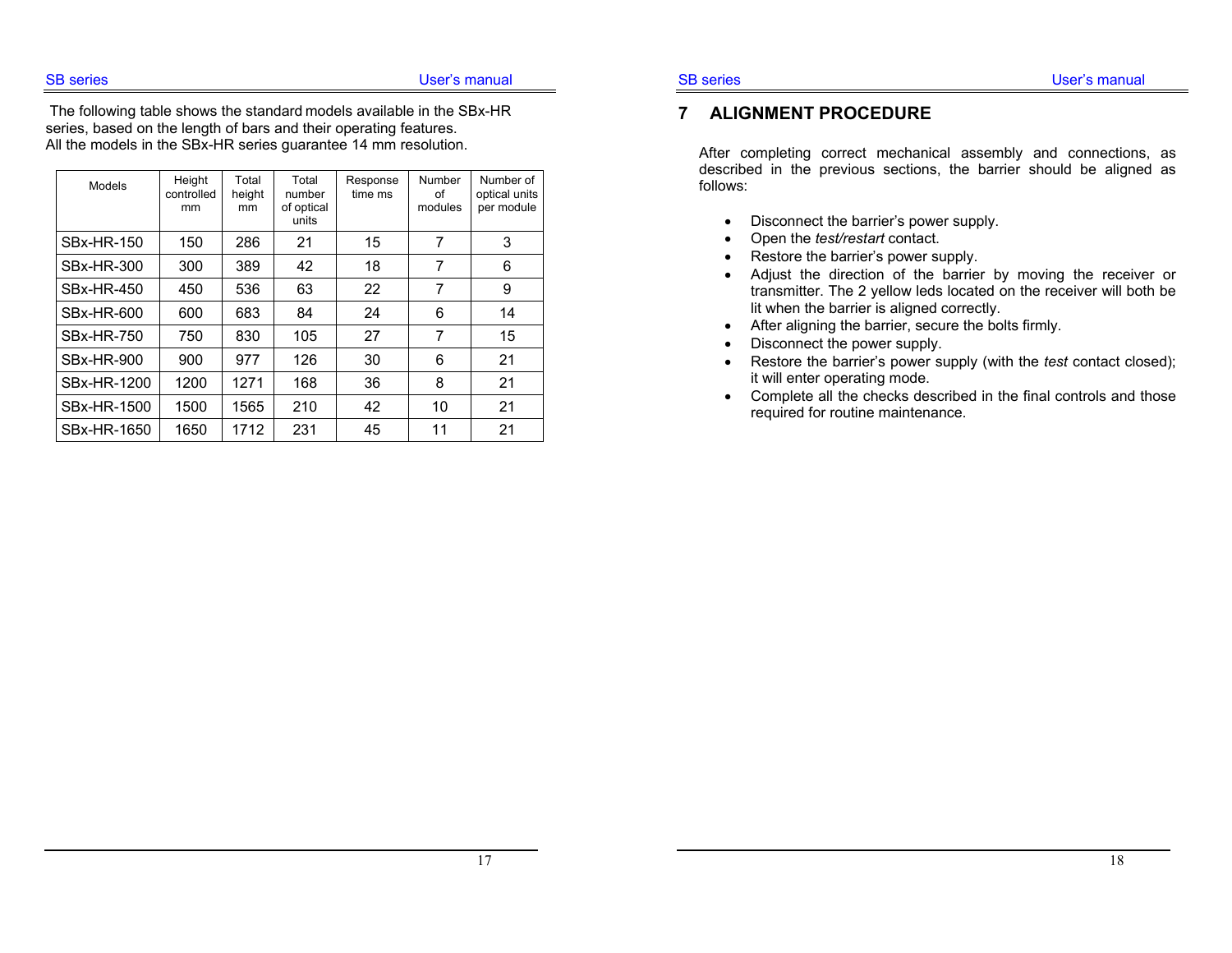### **8 OPERATING PROCEDURES**

#### **8.1 SETTING THE INTERNAL DIP-SWITCHES**

- Disconnect the barrier's power supply and remove the side on the connector side of the receiver, so that you can reach the two banks four-way dip-switches located there.
- Use a suitably sized screwdriver to set the dip-switches as per the required configuration according to the following tables.



#### 8.1.1 SELECTION OF RESET MODE

| Single switch number 4 | Reset     |
|------------------------|-----------|
| LOEE                   | Manual    |
| I ON                   | Automatic |

#### 8.1.2 RELAY MODULE MANAGEMENT

| Single switch number 3 | Function   |
|------------------------|------------|
| l OFF                  | Disenabled |
| <b>ON</b>              | Enabled    |

#### **VERY IMPORTANT WARNING!!!**

**In every unit are present two different dip-switch banks and that two banks must be set in the same way.**

**The two dip-switches on the receiver side must have the same configuration.**

**The configuration of the two, number 3 dip-switches (relay module management) on the transmitter side must be the same as the configuration of the two, number 3 dip-switches on the receiver side, therefore, if you alter these dip-switches on the receiver you must also alter those on the transmitter by removing the side panel on the connector side.** 

**If the number "3" dip-switches are not identical, the RX-TX system will not work.**

## **9 MUTING, OVERRIDE AND FLOATING BLANKING FUNCTIONS**

#### **9.1 GENERAL INFORMATION ON THE THREE FUNCTIONS**

The *muting, override* and *floating blanking* functions enable the barrier (or a part of it) to be bypassed when it is working for operational requirements. As required by current standards, the barrier is provided with inputs for the activation of these functions. It should however be remembered that these functions basically override the system and they should therefore be used with due care.

#### **9.2 MUTING FUNCTION**

As mentioned in the introduction, the *muting* function can be enabled with any barrier by simply connecting the LMS muting indicator when the barrier is switched off, as described in section 6.

The presence of this indicator is recognised when the barrier is switched on. If its presence is detected, the barrier will enable the *muting* function and if its presence is not detected the barrier will ignore any request for *muting*. **It is important to note that if the** *muting* **indicator is connected when the barrier is already connected to the power supply, it will not be recognised and the** *muting* **function will not be enabled.** Once enabled, if the indicator develops a fault or is removed without first disconnecting the barrier's power supply, it will signal an error with the *muting* light, as described in section 10.

To disenable the *muting* function, therefore, the barrier's power supply must be turned on without the LMS muting indicator connected.

In brief: this function, present on all barriers, is enabled and disenabled by means of the following simple procedure:

- Disconnect the barrier's power supply.
- Connect the appropriate LMS and the muting sensors (see sec. 6 )
- Restore the barrier's power supply.

Bypass the muting function as follows.

- Disconnect the barrier's power supply.
- Disconnect the LMS device and the muting sensors ( see sec. 6 )
- Restore the barrier's power supply.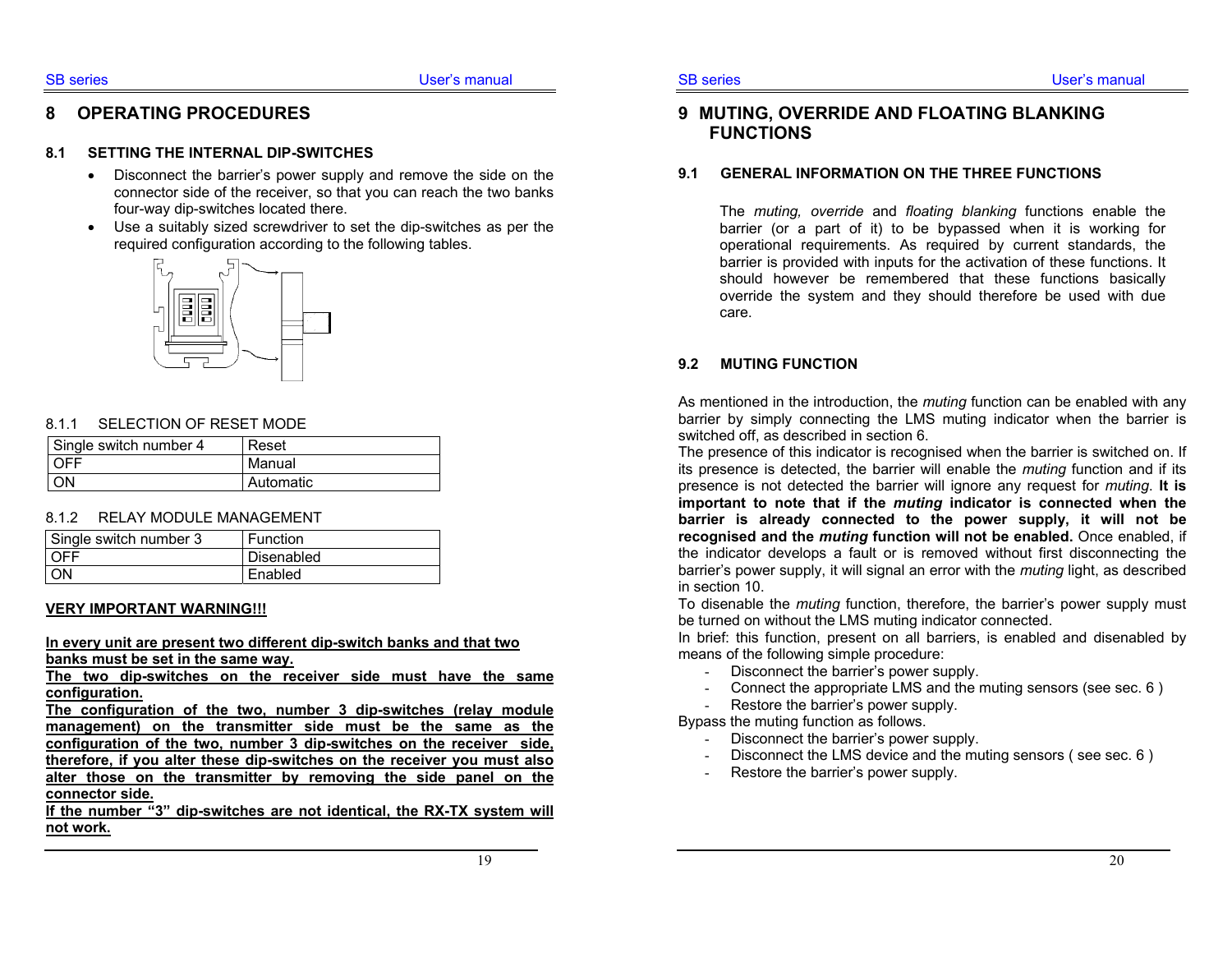#### **9.3 DESCRIPTION OF SINGLE MODULE MUTING AND MODULAR MUTING**

With this series of barriers it is possible to specify *single module muting* or *modular muting function* at the moment of purchase*.*  There follows a brief description of these two types of *muting.*

#### 9.3.1 DEFINITION OF MODULE.

Module means a portion of barrier whose size can contain the amount of optical units per module defined in the table in section 6.

For example, a SBx-600 should be considered as 4 adjacent modules, each containing 8 optical units for a total of 32 optical units, whereas a SBx-HR-300 should be considered as 7 adjacent modules, each containing 6 optical units for a total of 42 optical units.

Various configurations can be achieved on request, according to requirements.

The layout of the modules is illustrated below:



#### 9.3.2 SINGLE MODULE MUTING AND MODULAR MUTING

*Single module muting* enables only one module at a time to be made transparent according to requirements, whereas *modular muting* makes it possible to make the sum of two or more modules transparent, until even the whole barrier has been bypassed.

Should a muting request be made for modules that are not managed when in *single module muting* mode (for example bypassing of the 4th module with a barrier that manages only three), the barrier will remain operational.

**Please note that in** *single module muting* **is not possible to select the module containing the optic ray placed in the opposite side opf connector. In that case the muting function will not work properly.** 

Should a *modular muting* request also involve modules that are not managed (for example muting of modules 1+2+3 with a barrier that manages only two), the barrier will enter total *muting* mode

There follow the settings for the various *muting* modes.

#### 9.3.3 SELECTION OF MODULAR MUTING MODE (STANDARD)

| Single switch |     | Modular muting                                |
|---------------|-----|-----------------------------------------------|
| $1^{\circ}$   | າ°  |                                               |
| <b>OFF</b>    | OFF | Muting of all modules (standard total muting) |
| <b>OFF</b>    | ON  | Muting of modules 1+2+3                       |
| <b>ON</b>     | OFF | Muting of modules 1+2                         |
| <b>ON</b>     | OΝ  | Muting of modules 1                           |

#### 9.3.4 SELECTION OF SINGLE MODULE MUTING

| Single switch |            | Muting of single module |
|---------------|------------|-------------------------|
| 10            | າ∘         |                         |
| <b>OFF</b>    | OFF.       | Muting of module 1      |
| OFF           | OΝ         | Muting of module 2      |
| <b>ON</b>     | <b>OFF</b> | Muting of module 3      |
| OΝ            | OΝ         | Muting of module 4      |

#### **WARNING**

**In every unit are present two different dip-switch banks and that two banks must be set in the same way.**

• **The** *modular muting* **function with all modules activated is setted by factory as default.**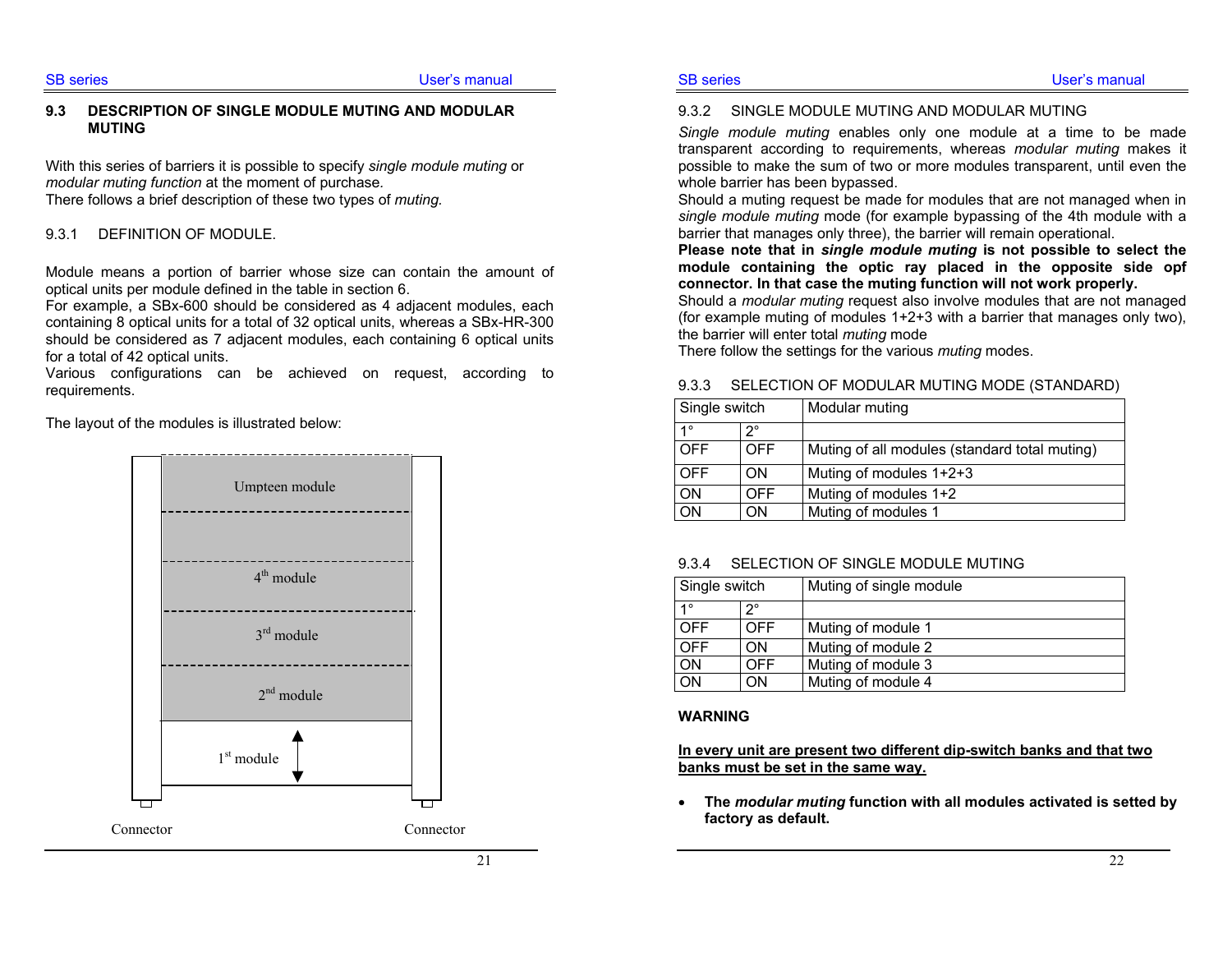#### SB series **User's manual**

- **The** *single module muting* **function must be requested in the purchase order.**
- **The** *single module muting* **function excludes the** *modular muting*  **function.**

#### **9.4 CRITERIA FOR INSTALLATION**

All the *muting* sensors must be connected correctly in order to prevent their incorrect placement from causing undesired requests for *muting*.

- 1. The *muting* sensors must recognise the whole length of the material (i.e. pallets, vehicles...).
- 2. The sensors must be arranged so that the material is also recognised if it has to be lifted for processing.
- 3. The effect of various transportation speeds in the field of *muting* on the overall duration of muting must be taken into account, if any.
- 4. All the safety photocells and *muting* sensors must be arranged so that the previous material clears the last *muting* sensor before the new material reaches the first sensors.



Example of installation of protection on a conveyor, which must allow a box to pass through but not a person. The protection barrier **S** is connected to the control panel, and **A1**, **A2**, **B1** and **B2** are temporarily excluded for the passage of the box via sensors that enable *muting*. The contacts for these sensors are controlled on the receiver unit.

Sensors **A** and **B** can be optical, mechanical, proximity sensors, etc., with closed contact in the presence of the object to be detected.

The following pages show several examples of configurations with the use of the *muting* function:

#### SB series User's manual



#### **Application with four sensors and single direction for introduction of material:**

#### Connection of the muting sensors:



**Application with four sensors and dual direction for introduction of material:** 

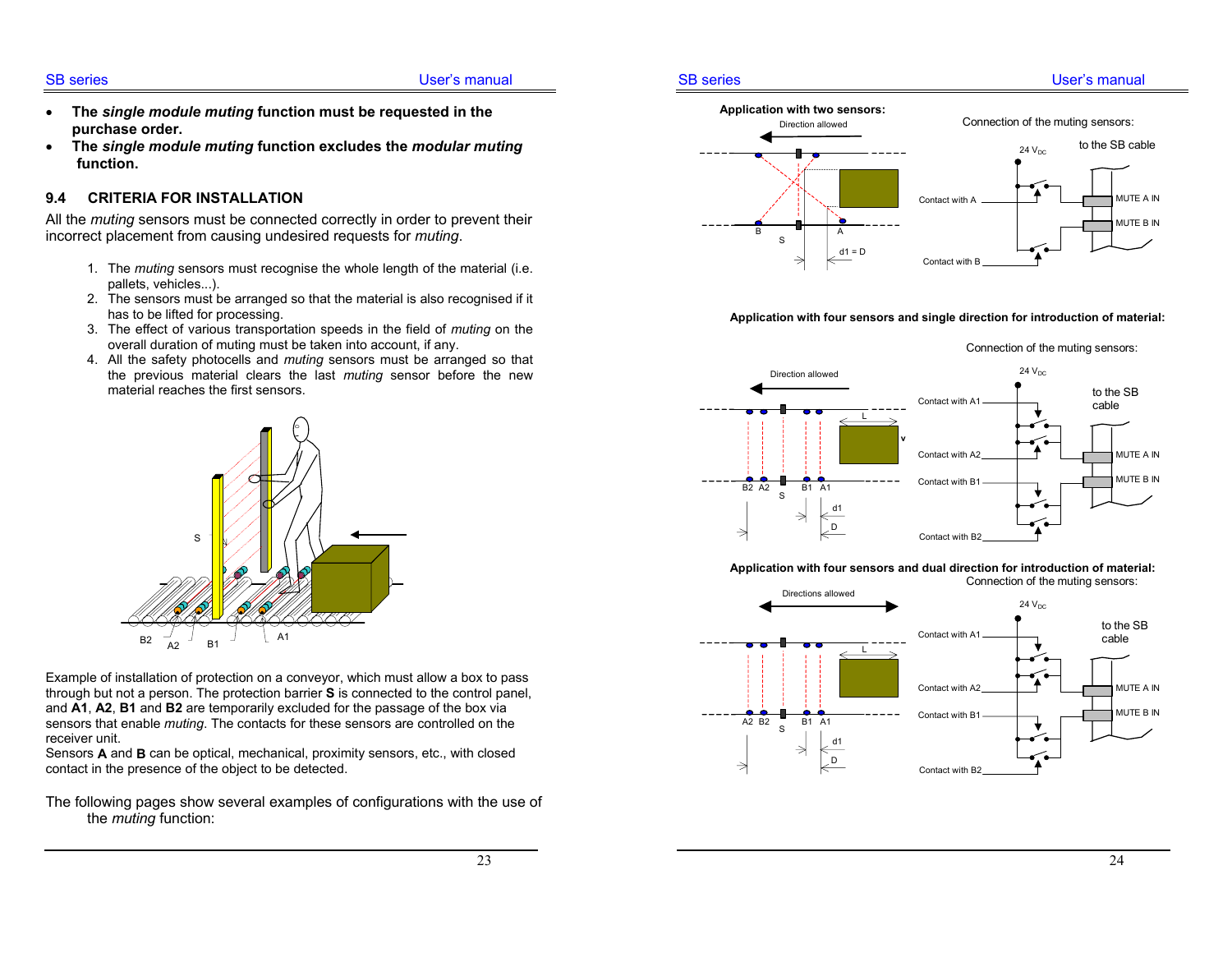#### Where:

- D: minimum distance for the *muting* sensors to keep the request operational; depends on the length of the box:  $D < L$ .
- d1: maximum distance required for the *muting* request to be accepted; depends on the speed of the box:

 $d_{max}$  [cm]=  $v$ [m/s] \* 3[s] \* 100

 It is necessary that this distance does not allow both sensors to be activated and thus *muting* if a person goes through by accident.



- The TEST/RESTART button must be located so that the operator can see the protected area when restarting*,* testing or overriding.
- The external illuminated indicator for *muting override* enabled must be located so that it can be seen from all sides of operation.
- If the *muting* sensors are installed very close to the barrier, care must be taken that the receivers of the sensors are mounted on the transmitter side of the barrier in order to avoid interference.
- The system is protected against the possibility of faults due to damage to the wires; however we recommend laying the cables for all connections in order to avoid damage to the connection cables.

#### SB series **EXECUTE:** The User's manual

#### **9.5 TIMING CONSTRAINTS (muting function)**

- a) The *muting* request must take place with the correct timing sequence: the Muting A input must be enabled first and then the Muting B input. The request for the latter must be made within a maximum of 3 seconds and not before 30 ms after the enabling of the Muting A input. Otherwise the *muting* function will not be enabled. An incorrect sequence on the *muting* inputs will have no result.
- b) *Muting* status can be maintained for an unlimited time according to requirements, provided the request is maintained.



**A** *muting* **request cannot be made if the barrier outputs are open, that is to say when the rays have been interrupted.**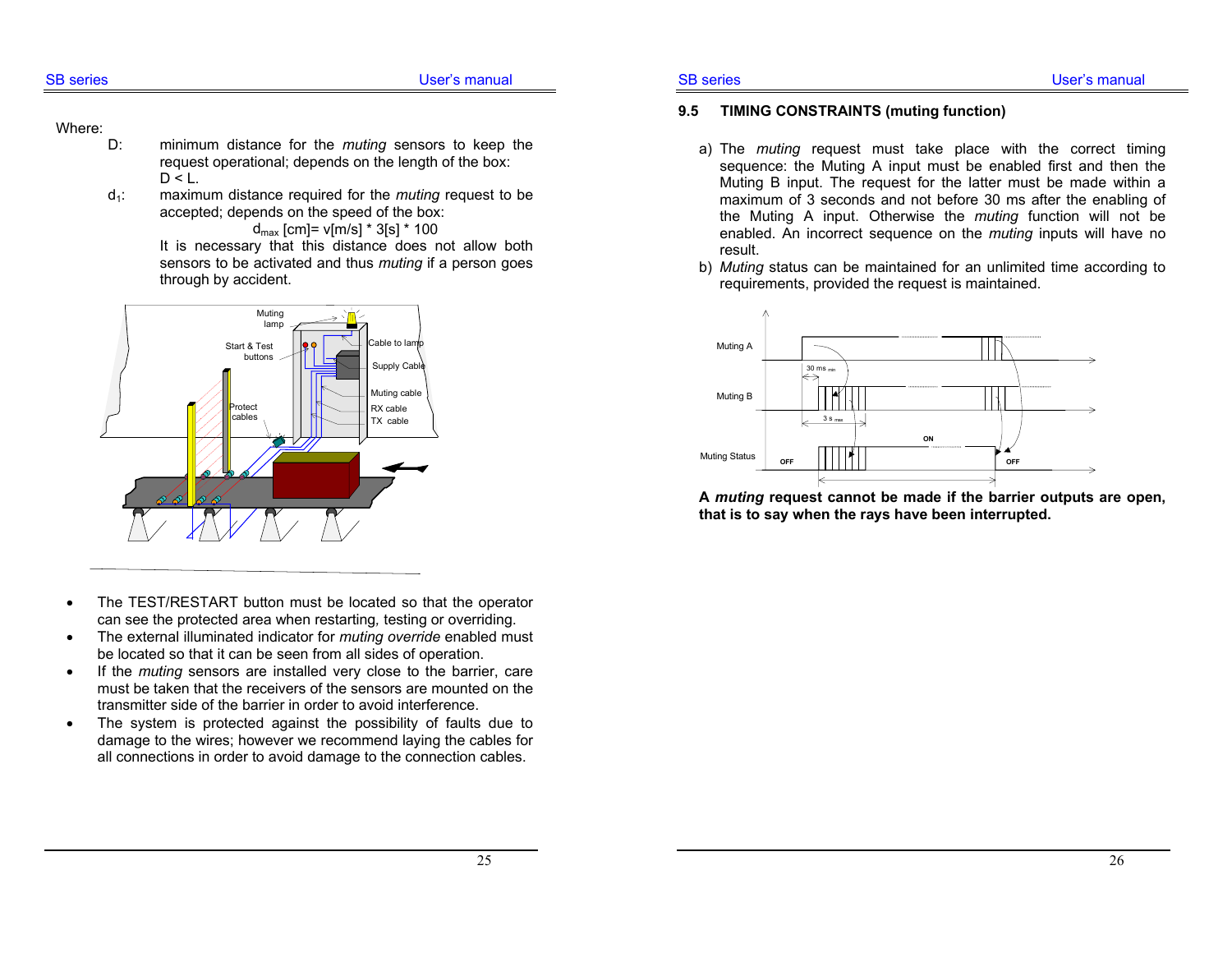**9.6 OVERRIDE** 

#### This function makes it possible to procure a condition of total bypass, should it be necessary to start up the machinery even if one or more rays have been interrupted by the material. The objective is to free the protected area from any material that has accumulated in front of the barrier, for example further to a fault in the machinery's cycle.

If we imagine a *pallet* has stopped in front of the protected area, it will not be possible to restart the conveyor belt because the barrier detects one or more rays have been interrupted and therefore will not close the outputs; therefore the area controlled cannot be liberated.

However, it can be liberated if the *override* function is enabled.

This function is active for all barriers with the LMS connected, as described in section 3.

### 9.6.1 ENABLING THE OVERRIDE FUNCTION

- Switch the appliance off.
- Switch it on again and press the *test/restart* button within 5 seconds, keeping it pressed for at least 5 seconds.
- The *override* function is now enabled. The LMS flashes to signal the exclusion of the barrier.
- The maximum duration of the *override* function is 120 seconds, after which the barrier is restored, even if the button is kept pressed. Naturally, if the button is released before this, the *override* function will terminate immediately.

## **9.7 FLOATING BLANKING**

## 9.7.1 DEFINITION OF *FLOATING BLANKING*

*Floating Blanking* means the permanent masking of a certain number of optical units in a set part of the sensitive area of the barrier. The maximum quantity of optical units that can be masked depends on the total number of the optical units in the system.

This cannot be more than 30% of the total number of optical units; however if 30% corresponds to more than 20 optical units, the system will cap the number of optical units at its maximum number of 20.

The following examples can help to understand:

Example 1: total optic rays:  $= 102$ optic useful for blanking = 31 The zone can be higher than 20ray, but the unit can only mask 20 rays!!!

Example 2: total optic rays:  $=24$ Optic useful for blanking  $= 7$ The maximum maskable zone is 7 rays.

9.7.2 MEMORISATION PROCEDURE FOR FLOATING BLANKING

The object is memorised as follows:

- 1. Switch the barrier off.
- 2. Put the object for *floating-blanking* into place.
- 3. Connect the MUTING A input to 24Vdc. The TEST/RESTART contact must be closed.
- 4. Restore the barrier's power supply.
- 5. Now supply the MUTING B input with 24Vdc.
- 6. The barrier signals successful memorisation of the object by the flashing of the LOWER led which thus confirms acceptance of *floating-blanking*. If the led does not flash at this point, it means that the object takes up an amount of optical units which is above 30% of those physically present; it should however be remembered that the maximum limit is 20 optical units.
- 7. Now disconnect the two MUTING A and MUTING B wires from +24Vdc.
- 8. The barrier works normally and signals the *floating-blanking* operation by the flashing of the yellow LOWER led on the receiver.

## PLEASE NOTE:

The last optical unit opposite to the connector side **cannot be used** with the *floating-blanking* function, as it is the optical unit for the synchronism between the two barriers.

If *floating-blanking* memorisation was completed without the object, and thus with the rays free, the LOWER led will not flash at the end of the process as the entire bar is operational: this is a simple way to reset the *floating-blanking* function.

If the object memorised, for any reason, is removed or occupies a lesser number of optical units than in the memorisation process, the barrier will signal the anomaly and the outputs will be de-energized. The LOWER (yellow) led and BREAK (red) leds will flash to indicate this particular status. It is possible to exit this error status by pressing the TEST/RESTART button provided the object has been restored.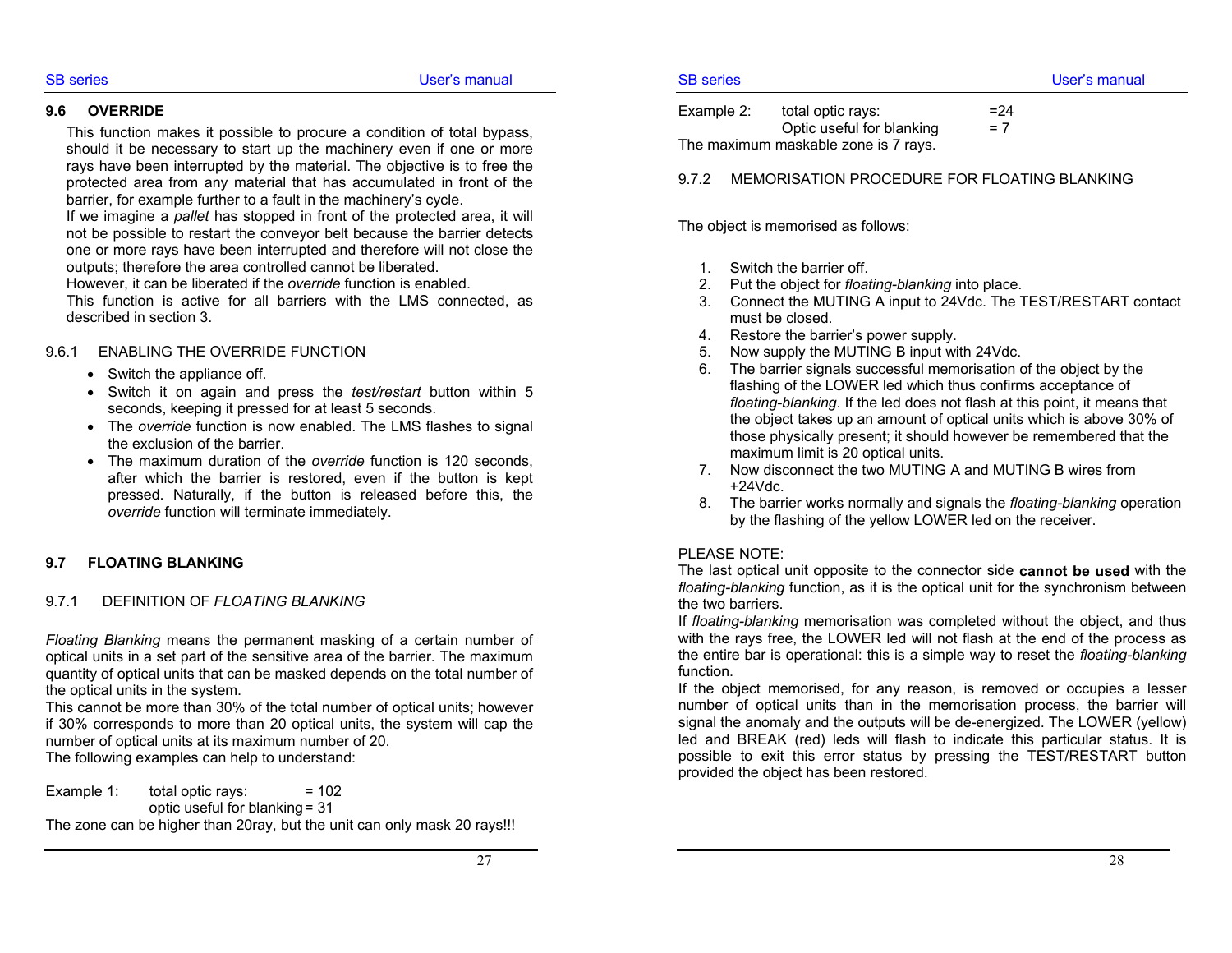## **10 LED DIAGNOSTICS**

#### **10.1 WHAT THE LEDS MEAN**

The operator is able to recognise the operating status of the barrier by means of five leds located on the receiver and two leds on the transmitter.

The status of the leds on the receiver indicates the following: (looking at the front of the receiver from right to left)

• UP. ALIGN (Yellow):

when lit, this indicates the alignment of the optical unit located towards the top section of the barrier. (When the barrier is in alignment mode; in normal working conditions it is not lit and will only light up after the barrier has intervened with free rays in manual reset mode)

• BREAK (Red):

when lit, this indicates that the barrier has intercepted an object; the outputs are open in this condition.

- GUARD (Green): when lit, this indicates that there are no objects placed between the barriers.
- LO. ALIGN (Yellow):

when lit, this indicates alignment of the optical unit positioned towards the bottom of the barrier (connector side) with the barrier in alignment mode. If this led lights up in normal working conditions, this indicates that dust is present on the front of the barrier. If it flashes, there is a short circuit on the outputs.

• POWER (Green): when lit, this indicates that the receiver is powered.

The leds placed on the transmitter indicate the following:

- POWER (Green): when lit, this indicates that the projector is powered
- STATUS OK (Yellow):

when lit but not flashing, this indicates that the projector is working; if it flashes or if it is off, this indicates a projector fault.

#### **10.2 ERRORS SIGNALLED BY LED**

If critical errors are detected during hw/sw tests, the leds present indicate the fault found. The errors signalled are as follows:

#### **RECEIVER**

- Only the green power led is lit: system power supply is too low.
- POWER(green) led lit and LO.ALIGN (yellow) led flashing: optical system fault.
- POWER(green) led lit and UP. and LO.ALIGN (yellow) leds flashing: micro controller fault.
- POWER (green) led, UP. and LO.ALIGN (yellow) leds and BREAK (red) led flashing: output system fault.
- POWER (green) led, UP. and LO. ALIGN (yellow) leds and GUARD (green) led flashing: muting lamp connection fault.
- POWER (green) led, UP. and LO.ALIGN (yellow) leds, GUARD (green) led BREAK (red) led flashing: relay module connection fault.

#### **TRANSMITTER**

- Only the POWER(green) led is lit: system power supply is too low.
- POWER(green) led lit and STATUS OK (yellow) led flashing: optical system fault or micro controller fault.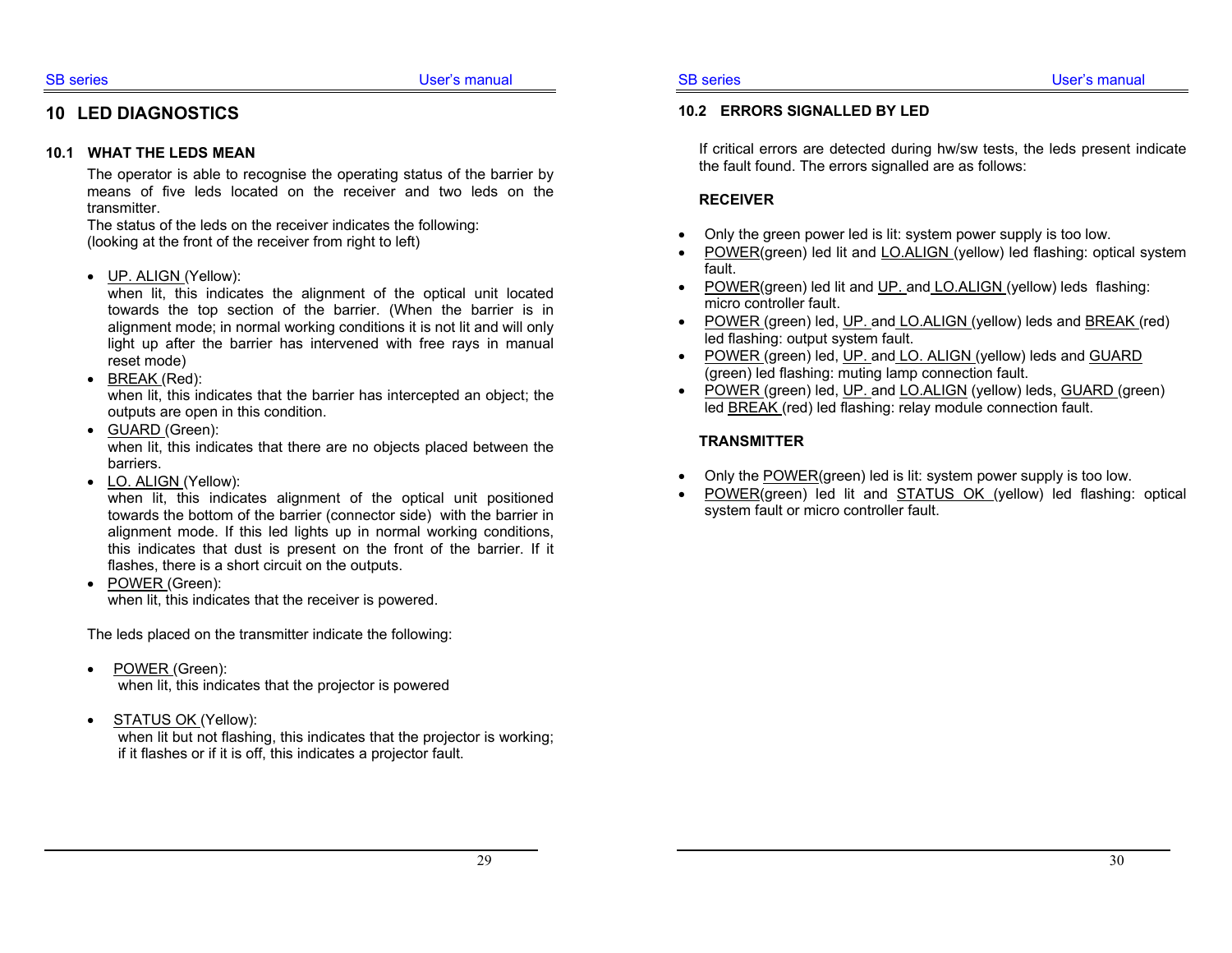#### **11 FINAL CONTROLS**

Control that the area protected by the barrier is free of obstacles; check that the safety outputs open correctly by interrupting the protection rays (BREAK led lit, machinery under control stops).

### **12 ROUTINE CONTROLS AND MAINTENANCE**

There follows the list of recommended controls that should be carried out on a regular basis by qualified personnel:

- Check that the barrier remains blocked by inserting an object that intercepts the rays along the entire length of the protected area.
- Check via the opening of the *TEST/RESTART* contact, that the safety relays open (red led lit and controller machinery stopped).
- Check that it is not possible to access the danger areas of the machinery from any area that is not protected and that the minimum distance between the dangerous areas and the barrier is no less than that calculated as per formulas 4.1 and 4.2.)
- Check that it is not possible for a person to get between the barrier and the dangerous parts of the machinery.
- Check that there is no external damage to the barrier and/or to the external electrical connections.

The interval between the above actions depends on the individual application and the conditions in the environment where the barrier is used.

#### **13 GENERAL INFORMATION AND USEFUL DATA**

Everyone MUST be aware of issues regarding safety.

Safety devices are only useful if they are installed correctly according to the recommendations set down by regulations.

If you are not sure that you are able to install safety devices correctly, you should contact our service department or have them installed by a professional.

This appliance is covered by a total warranty for 12 months from the date of its delivery.

Faults that were clearly caused by damage due to incorrect use, accidental circumstances or catastrophic events are not covered by the guarantee.

In case of faults, please send the barrier to:

TECHNO-GR via Torino, 13/15 10046 Poirino (TO) - ITALY Tel. +39 011 9452041 FAX. +39 011 9452090 E-Mail technogr@technogr.com

A description of the fault found and the period of use must always accompany the appliance.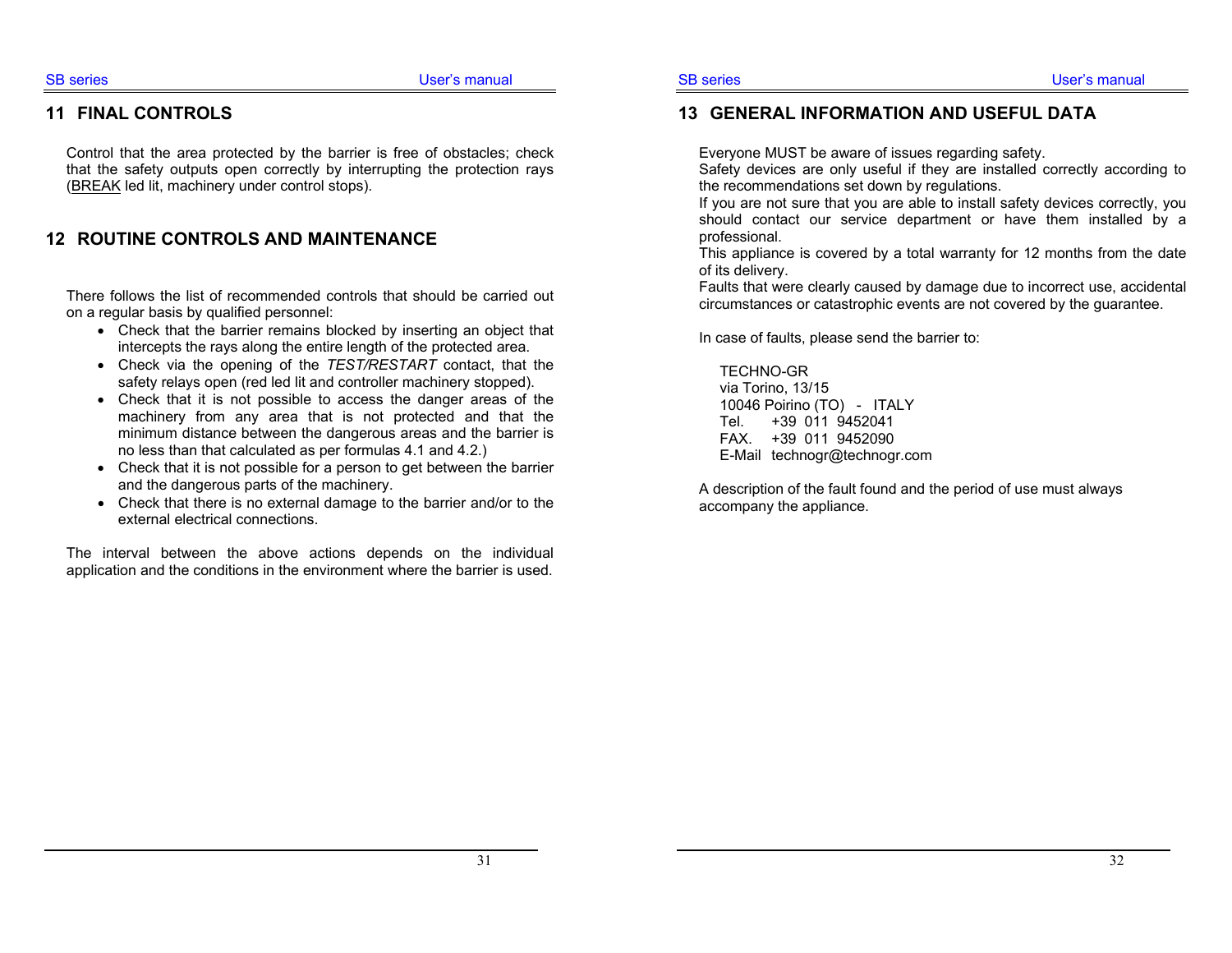## **14 TECHNICAL SPECIFICATIONS**

- Power supply: 24 Vdc  $\pm$  20%.
- Consumption: 10W max (with both TX and RX connected).
- Emission: infrared Leds.
- Reception: Photodiode.
- Number of emitters/receivers: according to model (see table in section 6.4).
- Wavelength of emitters: 950 nm.
- RX indicators: 2 green leds
	- 2 yellow leds
	- 1 red led
- TX indicators: 1 green led
	- 1 yellow led
- Response time: according to model (see table in section 6.4).
- Resolution: 35 mm for SBx models. 14 mm for SBx-HR. Variable for SBx-K models according to amount of rays and height protected.
- Operating temperature:  $-10$  to  $+55$  °C.
- Humidity: 15% to 95% (non condensing).
- Safety outputs: Two 500mA PNP outputs protected against short circuit.
- Operating distance: SBx: 0.2-15m SBxHR 0.2-6m SBx-K 0.5-40 m
- External controls: *start*/*test*/*override* button, muting inputs
- RX connector: M12 8-pin + insulation
- TX connector: M12 5-pin + insulation
- Metal housing (aluminium) painted yellow (Ral 1303 F14).
- Grade of protection: IP 65.
- *Muting* indicator: LMS

## **15 DIMENSIONS**

All dimensions are shown in millimeters

# Fixing screw:



Fixing bracket: